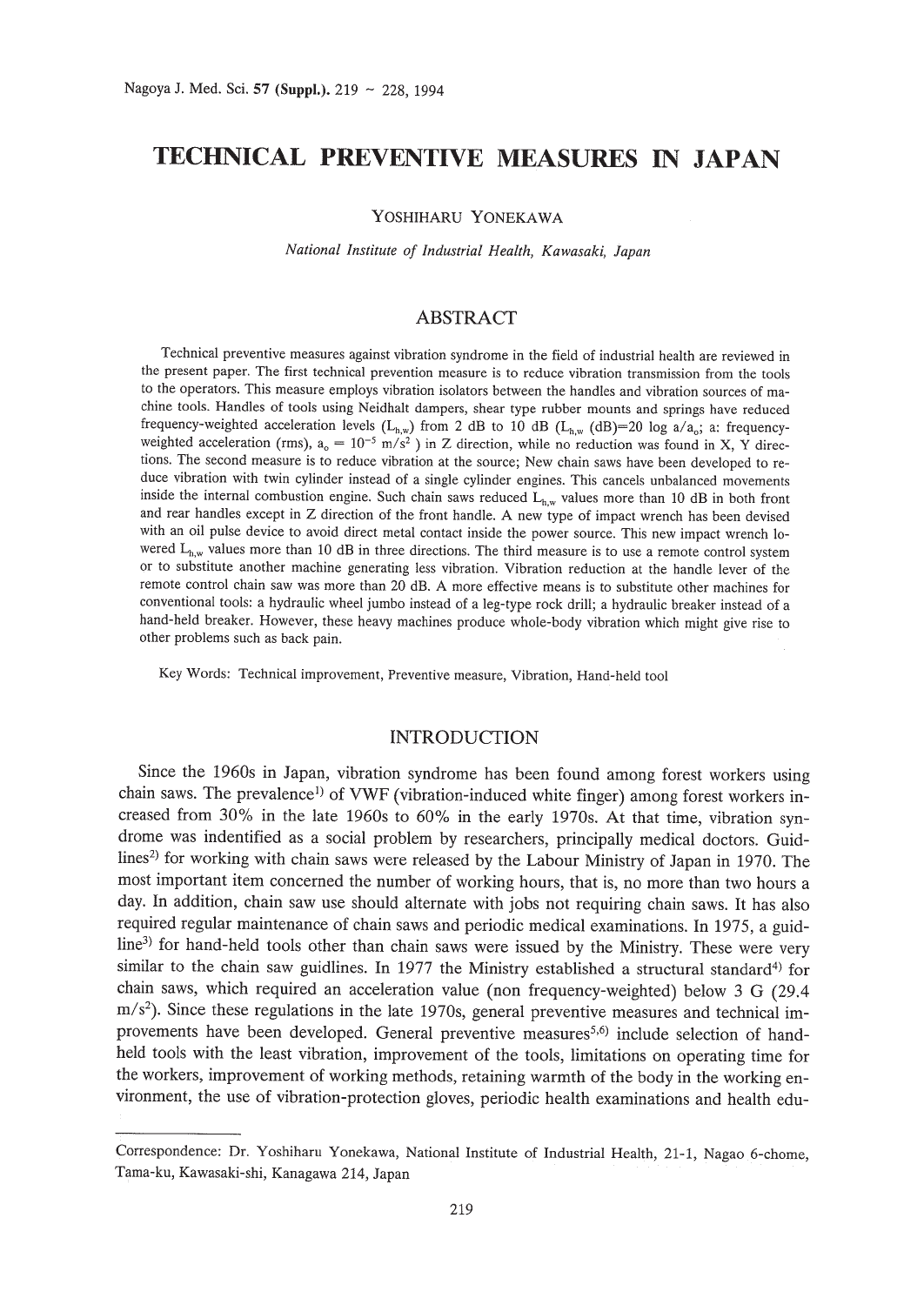Yoshiharu Yonekawa *et al.*

cation. This paper reports on one of these preventive measures, that is, technical improvement of the machine tools used in Japan. The first improvement<sup>1)</sup> was the design of an anti-vibration handle in the 1960s. Although vibration acceleration levels decreased to some extent, there was a limit to the improvement offered by the handle. As a second measure,<sup>1)</sup> a remote controlled chain saw was introduced in the 1970s which decreased vibration almost completely. Finally,<sup>1)</sup> a newly designed chain saw engine was developed between the late 1970s and the mid-1980s which achieved excellent results. This paper reviews some examples of improved tools, their mechanism and their effects.

### TECHNICAL MEASURES

In order to take technical preventive measures, vibration data must first be obtained and reported. These preventive measures are classified into three groups: reduction of vibration transmission to operators; reduction of vibration at the source; and substitution of another machine.

Reduction of vibration transmission includes such improvements as inserting vibration isolators between the handles of machine tools and vibration sources. Fig. 1 shows an isolator called a Neidhalt damper which is composed of two metal holders and rubbers. One of the holders is connected to a handle grip and another to the vibration source. Vibration from the source is then absorbed to some extent by the rubbers. Some examples of the use of Neidhalt dampers are shown in Fig. 2(a)(b)(b'). This damper is applied to the handle<sup>7)</sup> of a rock drill (leg-type) in Fig. 2(a). Reduction of vibration was 5 dB in Z direction. It reduced about 44% of vibration amplitude. However, no vibration reductions were found in X and Y directions. Another example is an electric hammer drill<sup>8)</sup> which has two Neidhalt dampers, one for each side handles. Shear type rubbers are also used in this case, as shown in Fig.  $2(b)(b')$ . Reduction of vibration was 7 dB (about 55%) in Z direction. No vibration reductions were found in X and Y directions. Shear type rubber<sup>8)</sup> was also used in the handle of another type of electric hammer drill (Fig. 3(a)(b)). Results of this vibration reduction were 2 dB (about 20%) in Y and Z directions, while the protection handle amplified the vibration value,  $L_{h,w}$  in X direction. A tie-tamper<sup>9)</sup> is used on railways to tamp ballast under the rails. Fig. 4 shows a tie-tamper with a conventional handle and with a protection handle. The conventional type has two curved leaf springs. The protection handle has a different type of spring. This protection handle reduced vibration more than 10 dB (about 70%) in directions X, Y and Z.

Reduction of vibration at the source is achieved by design improvements in the tool parts from which vibration originates. Fig. 5 shows a new type of impact wrench<sup>10</sup>) with an oil pulse device to avoid direct metal contact. This new impact wrench is a combination of a standard air motor and a unique hydraulic pulse unit. The high speed rotation of the air motor increases the oil pressure in the front pulse unit to deliver a series of hydraulic pulses to the anvil to facilitate fastening and loosening of nuts or bolts. As shown in Fig. 5, two seal points are aligned concentrically, and two other seal points are made eccentric by some degree from the center line in order not to make the sealing status in 180 degree rotation. At stage (II), A-A (concentric) contacts C-C, but B-B does not contact D-D. In this stage, when the anvil is free of load, it firmly contacts the inner surface of the liner under pressure from the spring- loaded driving blade, and rotates together with the liner block (liner, liner casing, front and rear liner plate) powered by a conventional air motor. At stage (IV), A-A contacts C-C and B-B contacts D-D. In this stage, the anvil, when loaded, is forced to stall, but the liner block continues to rotate compressing oil in one of the separated compartments. The oil flow through the compartments is suddenly cut which raises oil pressure on the compressed side instantaneously. This hydraulic pulse energy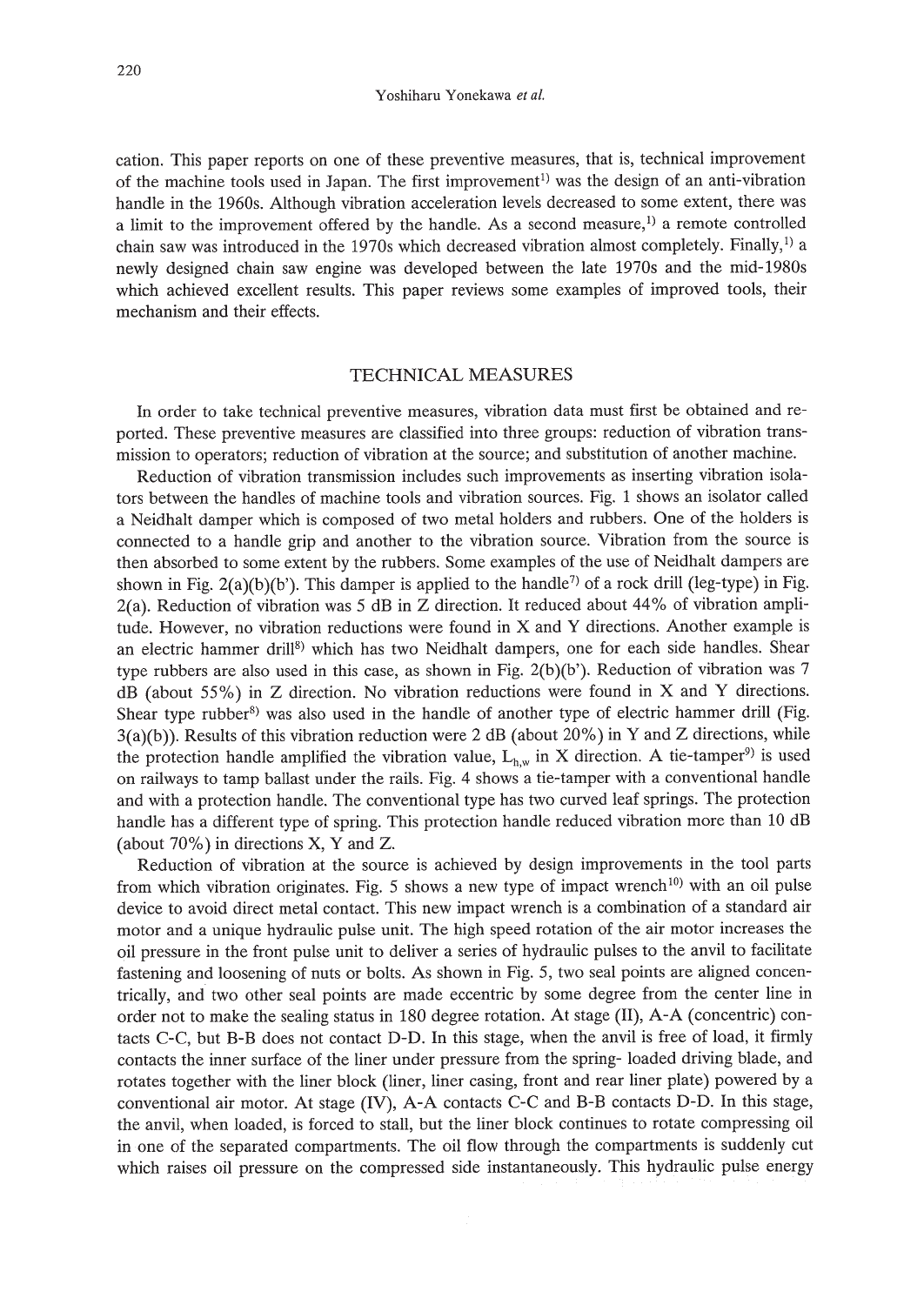works on the driving blade to deliver torque to the anvil. Reduction in the vibration of the oil pulse wrench was more than 10 dB  $-$  16 dB (70  $-$  85%) in X, Y and Z directions.



Fig. 1. A unit of Neidhalt damper with rubbers between holders.



Fig. 2(a). An example of an anti-vibration handle using Neidhalt dampers (leg-type rock drill).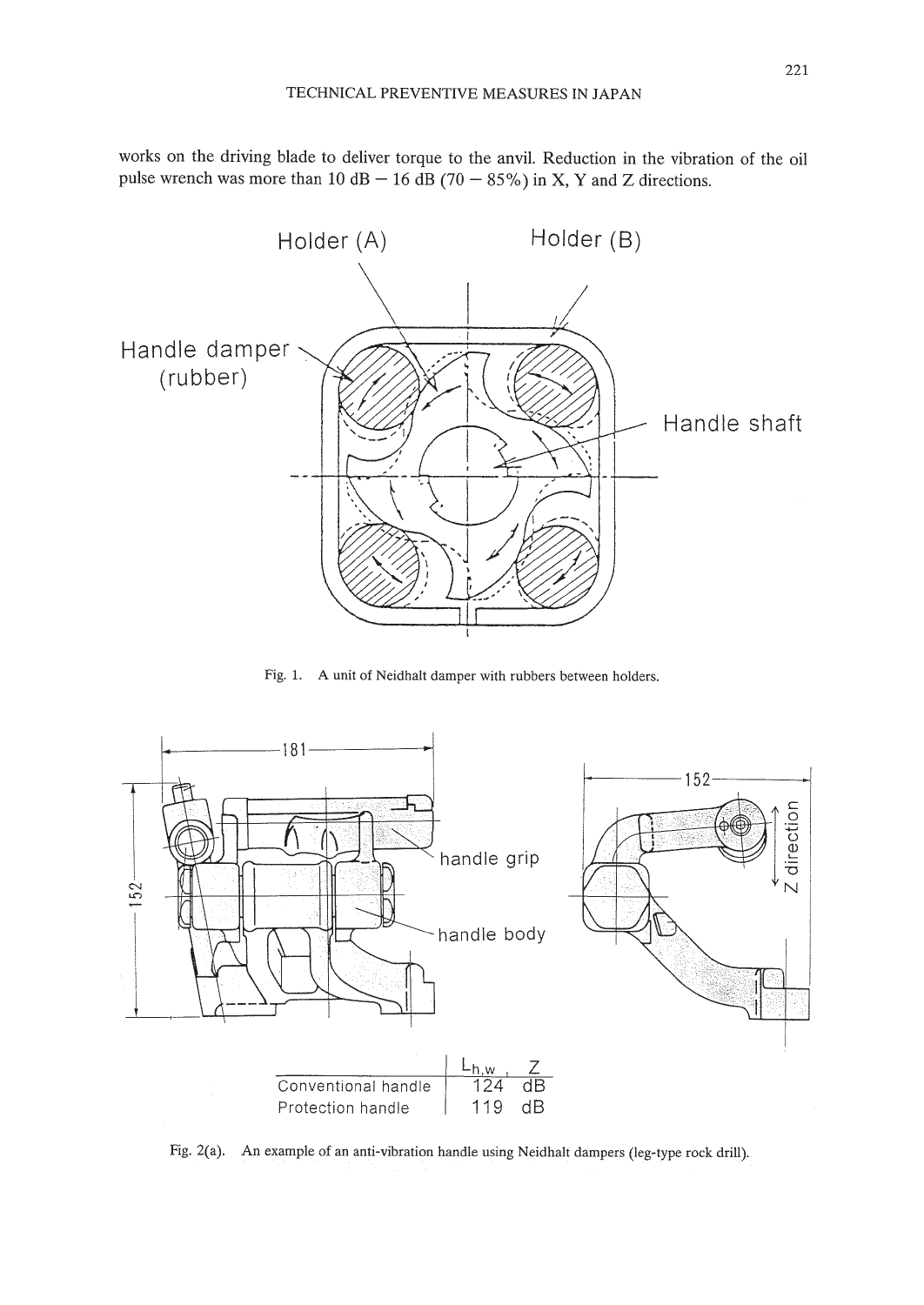

Neidhalt damper

Fig. 2(b). An electric hammer with anti-vibration handles using Neidhalt dampers.



Fig. 2(b'). Vertical view of electric hammer with frequency- weighted acceleration levels  $(L_{h,w})$ .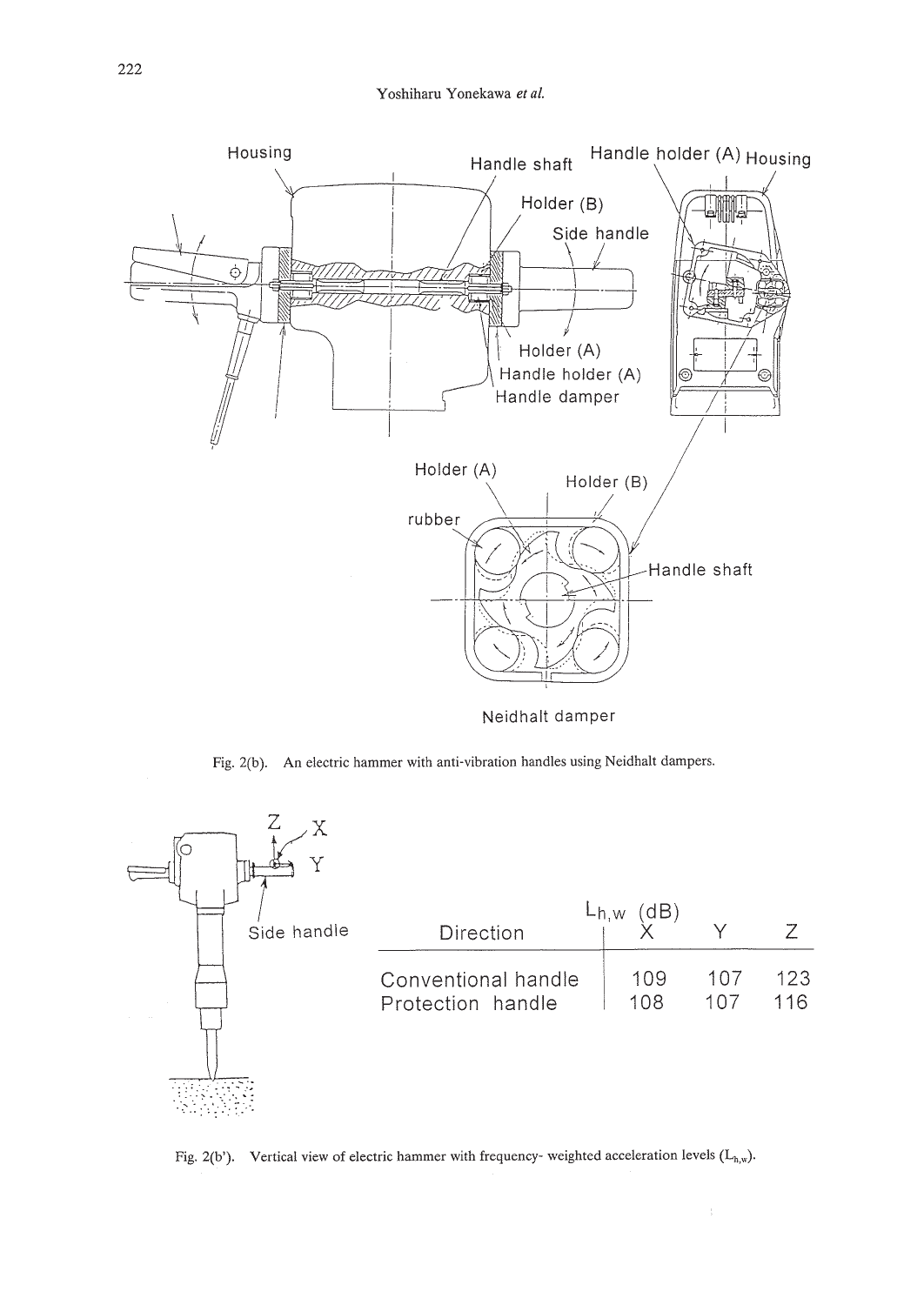

Fig. 3(a). Another electric hammer with anti-vibration handle using the shear type of rubbers.



Fig. 3(b). Vertical view of electric hammer with the shear type rubbers and  $L_{h,w}$  values.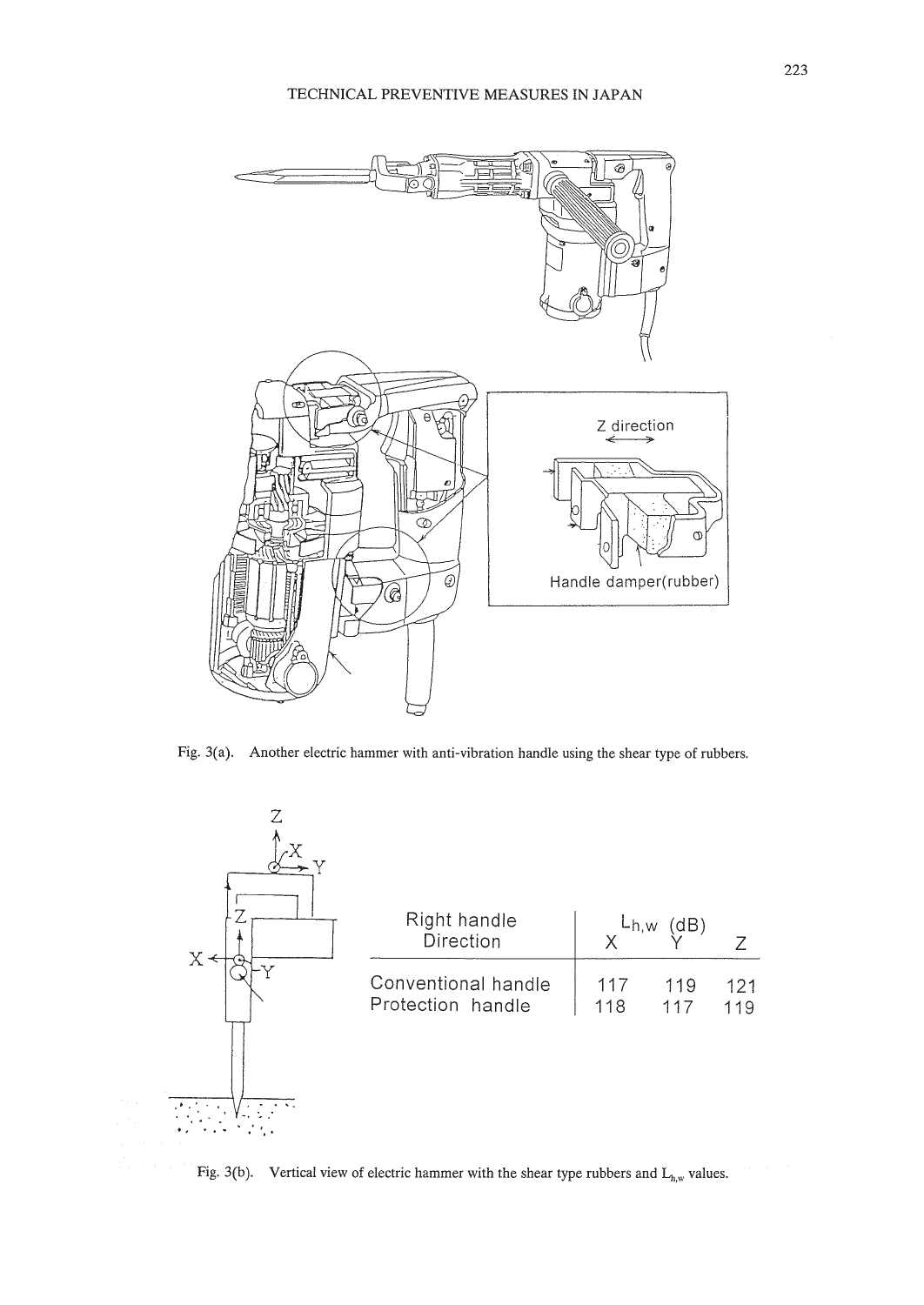

Fig. 4. Tie tamper with anti-vibration handle using metal springs.



Fig. 5. Impulsing cycle of impact wrench with oil pulse device.

Parts acting as a vibration source in chain saw<sup>11</sup> have also been newly designed, using a twin cylinder instead of a single cylinder engine (Fig. 6). This twin-cylinder engine is arranged oppositely, and simultaneous firing allows complete balance between the reciprocal motions of the two pistons. Rubber isolators fixing on the connecting parts of the chain saw and rubber grips on both handles absorb the vibration. In addition to these vibration protection measures, handle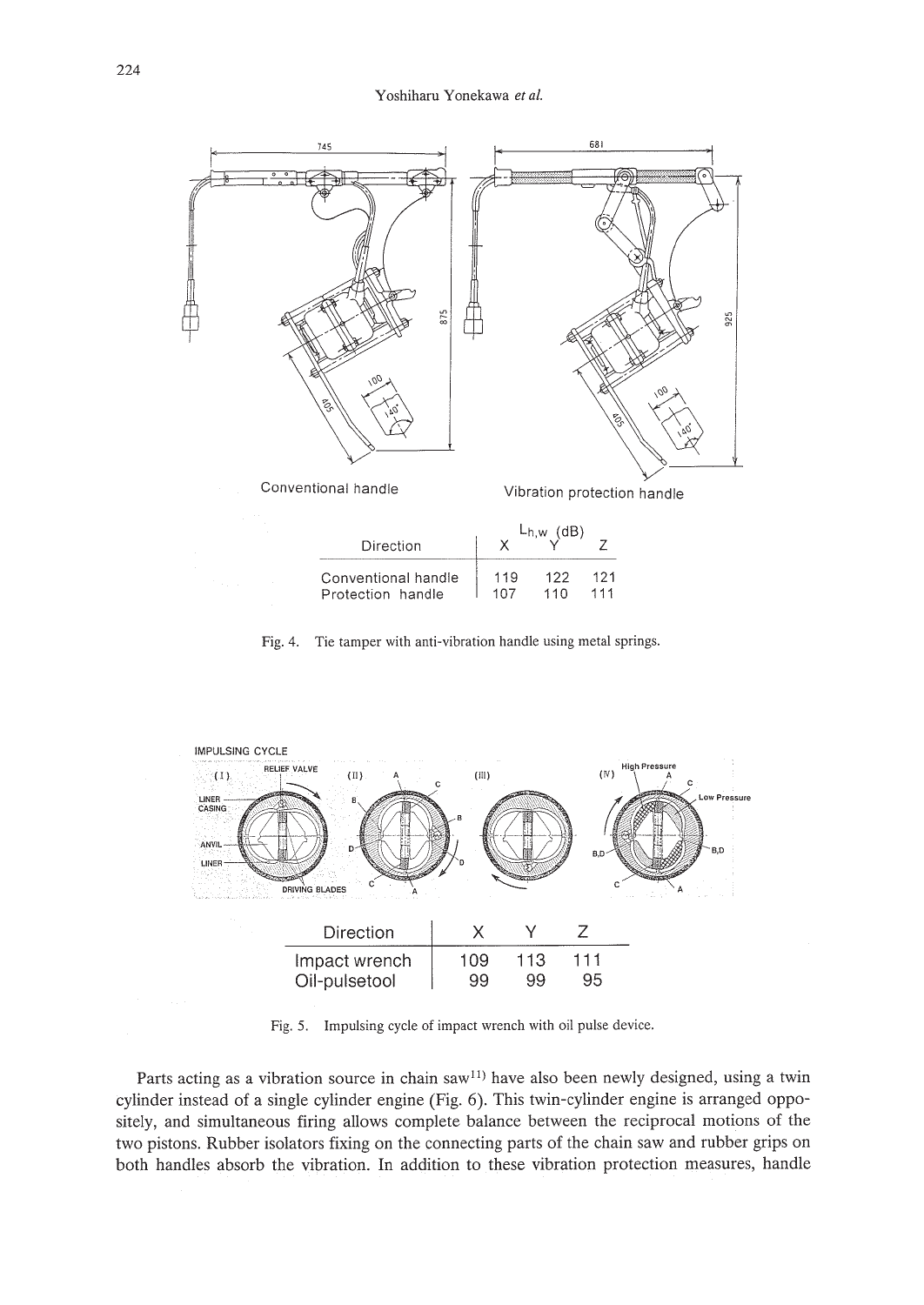

Fig. 6. New type of chain saw with twin-cylinder engines.



Fig. 7. Bush cutter driven by an electric battery.

heaters are installed in some chain saw to warm the hands of the operators. Reduction in the vibration of the new type of chain saw was about 20 dB (90%) in Y and Z directions of the rear handle. Although reduction of vibration **in** X direction was insufficient, the vibration level of conventional chain saws was already judged to have reached satisfactorily low levels. Front handles have nearly the same characteristics.

A new bush cutter<sup>12)</sup> was devised, driven by an electric battery and DC servo motor instead of an internal combustion engine (Fig. 7). Although the weight of this system increased by about 2 kg over that of a conventional bush cutter, vibration was reduced 15 dB (about 80%).

225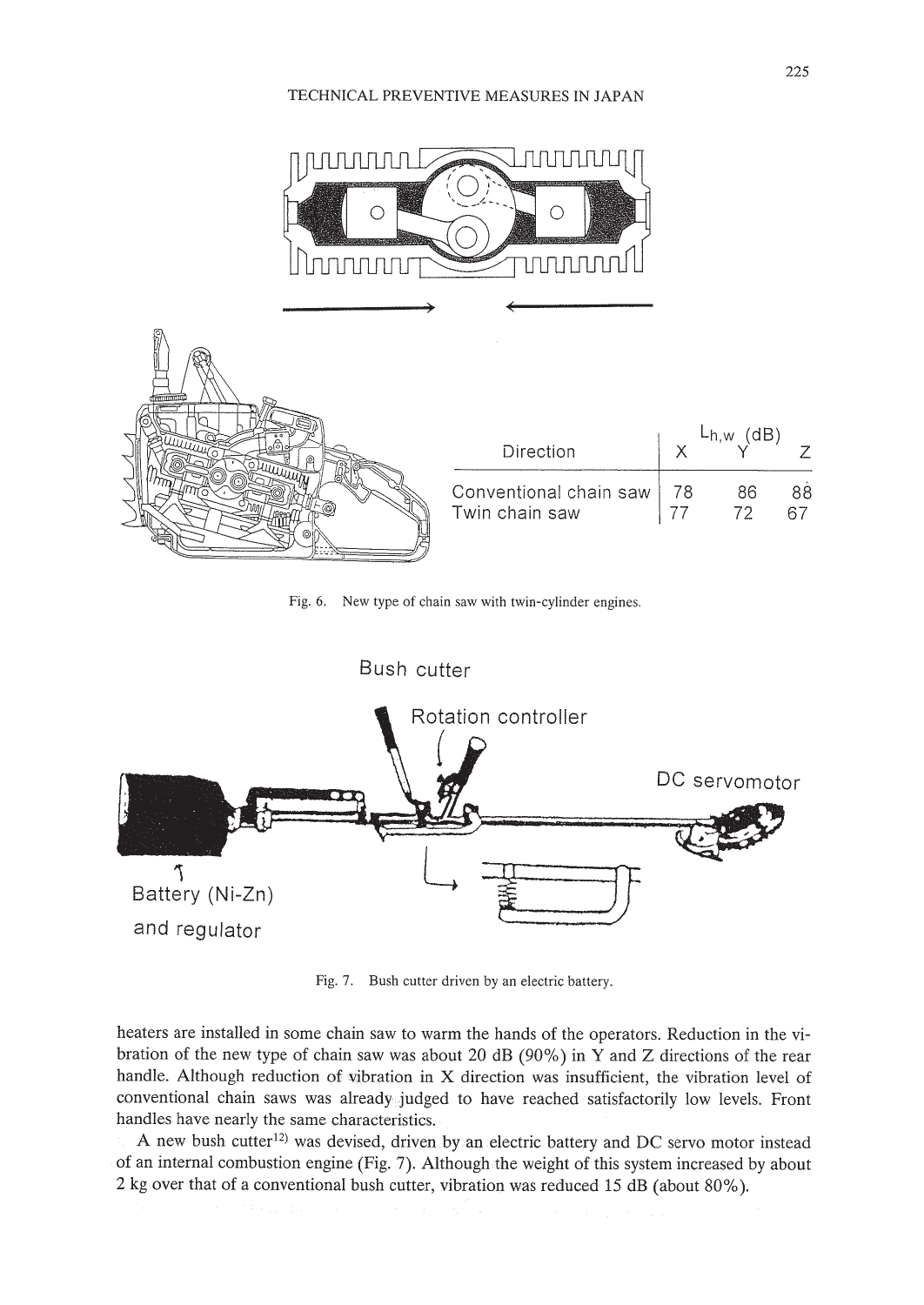| Kind of Tool                   | Source of<br>Energy | Non-weighted Vib.<br>Acce. Levels $(dB)$ | TTS at Top<br>Handle $(dB)$ | TTS at Rear<br>Handle (dB) |
|--------------------------------|---------------------|------------------------------------------|-----------------------------|----------------------------|
| Chain saw-A                    | Single cylinder     | 148                                      | $10.0 + 1.8$                | $10.0 \pm 1.8$             |
| Chain saw with<br>warm grip-AW | Single cylinder     | 148                                      | $0.6 \pm 2.1$               | $3.8 \pm 4.7$              |
| Chain saw-A                    | Single cylinder     | 148                                      | $12.4 \pm 1.0$              | $14.2 \pm 1.8$             |
| Chain saw-b                    | Twin cylinder       | 135                                      | $9.2 \pm 0.8$               | $8.7 \pm 0.8$              |
| Chain saw-C                    | Single cylinder     | 144                                      | $10.4 \pm 1.0$              | $9.6 \pm 0.7$              |
| Chain saw-b                    | Twin cylinder       | 135                                      | $5.0 \pm 0.3$               | $5.0 \pm 0.6$              |
| Bush cutter-A                  | Single cylinder     | 142                                      | $4.8 \pm 0.5$               | $5.5 \pm 1.1$              |
| Bush cutter-B                  | Electric battery    | 129                                      | $0.1 \pm 0.5$               | $0.9 \pm 0.6$              |

Table 1. Temporary Threshold Shift (TTS) Between Before and After Using Chain Saws and Bush Cutters



Fig.8(a). Plane view of remote control chain saw.

From the viewpoint of human response, Yamada and Sakakibara<sup>1)</sup> examined TTS (temporary threshold shift) as an effective physiological index for improved tools. ITS is the change in vibratory sensation before and after using a chain saw or bush cutter. The larger the ITS is, the more harmful are the effects on the human body. Table  $1<sup>1</sup>$  shows a comparison in TTSs between new and conventional tools. Vibration tools in this Table were not identical with the tools described above in the reduction of frequency-weighted acceleration levels. Compared to chain saws with a single cylinder, TTSs of chain saws with twin cylinder were smaller by about 3 dB to 5 dB in the front handle and 5 dB to 7 dB in the rear handle. In chain saws with a warm grip (single cylinder), ITS was smaller by about 9 dB in the front handle and 6 dB in rear handle. In the case of bush cutters, ITSs were smaller by about 5 dB in both handles.

We now consider the use of a remote control system or substitution of another machine. A remote control chain saw<sup>13)</sup> was devised. It was composed of a support system (5 kg) in Fig.  $8(a)$ (plane view) and Fig. 8(b) (vertical view) and a conventional chain saw which is set to this support system. The support system is fixed to a tree with a hook. It has a control lever to change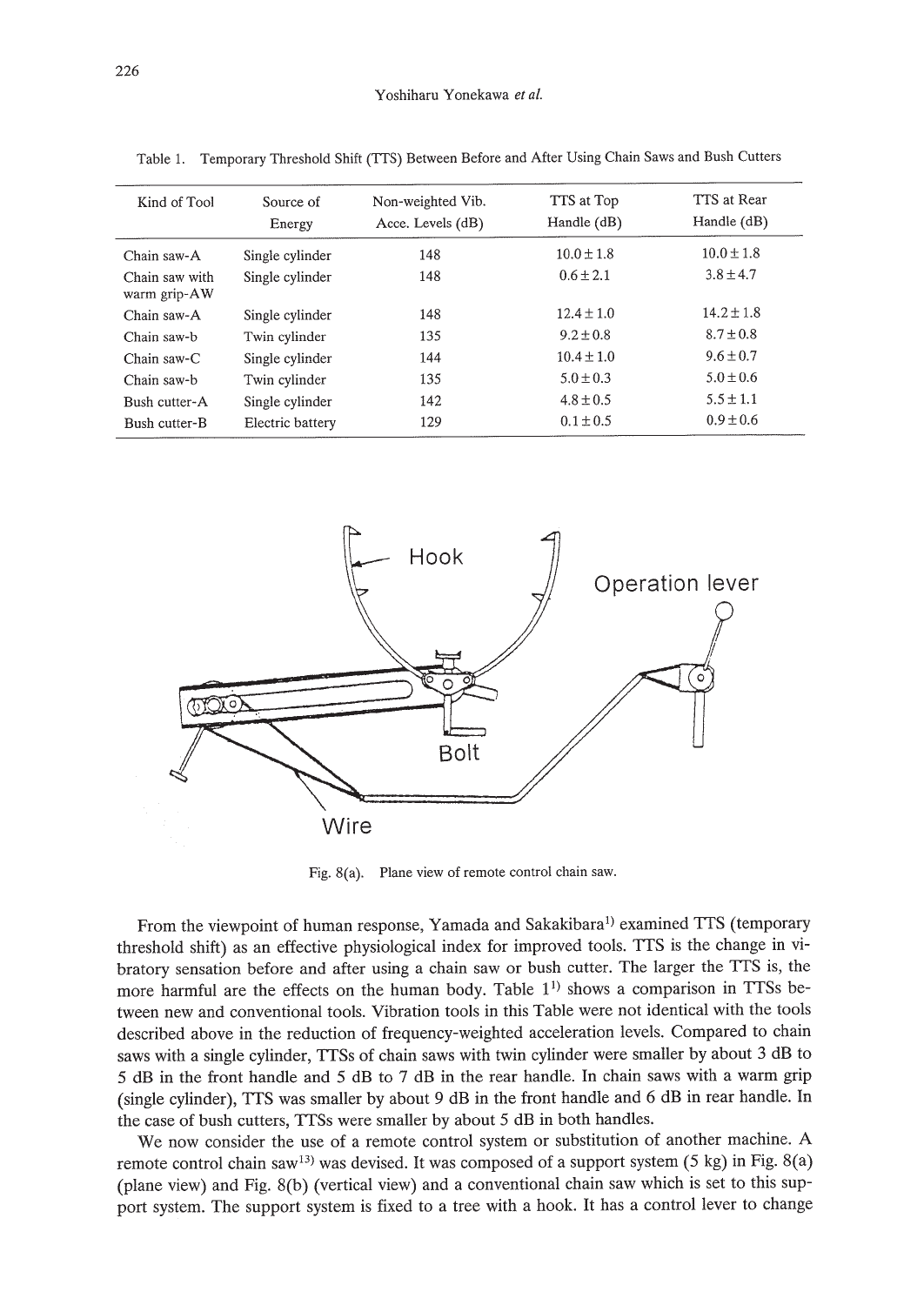

Fig.8(b). Vertical view of remote control chain saw.

the engine speed with no need for the operator to support the chain saw itself. Using this system, vibration reduction at the handle lever was more than 20 dB. But it takes about twice as long to set up the system than to start a conventional chain saw in the field, because the lever is connected to the main body of the chain saw through a wire which is capable of isolating the vibration.

A more effective technical measure of vibration protection is to use another machine as a substitute for a conventional tool. For example, a hydraulic wheel jumbo instead of the leg-type rock drill, or a hydraulic breaking machine instead of a hand-held breaker or other hand-held tools. However, these heavy machines will produce whole-body vibration which might have other harmful effects such as back pain.

### DISCUSSION

Technical measures against vibration in hand-held tools have been developed since the 1970s following advice by researchers and notification by the Labour Ministry which has regulated vibration acceleration values and daily working hours in Japan. The present paper reviewed examples of improvements such as anti-vibration handles and tools redesigned to reduce vibration at the source. There was a limited decrease in vibration acceleration values due to anti-vibration handles. Redesigning to reduce vibration at the source produced more marked decreases. There is a need for further fundamental improvements to reduce vibration acceleration such as the new type of chain saw and impact wrench which have a different type of mechanism in the power source. This, however, takes considerable time and investment. In addition to the improvements described above, tools should be designed according to good ergonomic practice, since the designs of conventional hand-held tools have a record of causing problems such as VWF and musculo-skeletal injuries. 14)